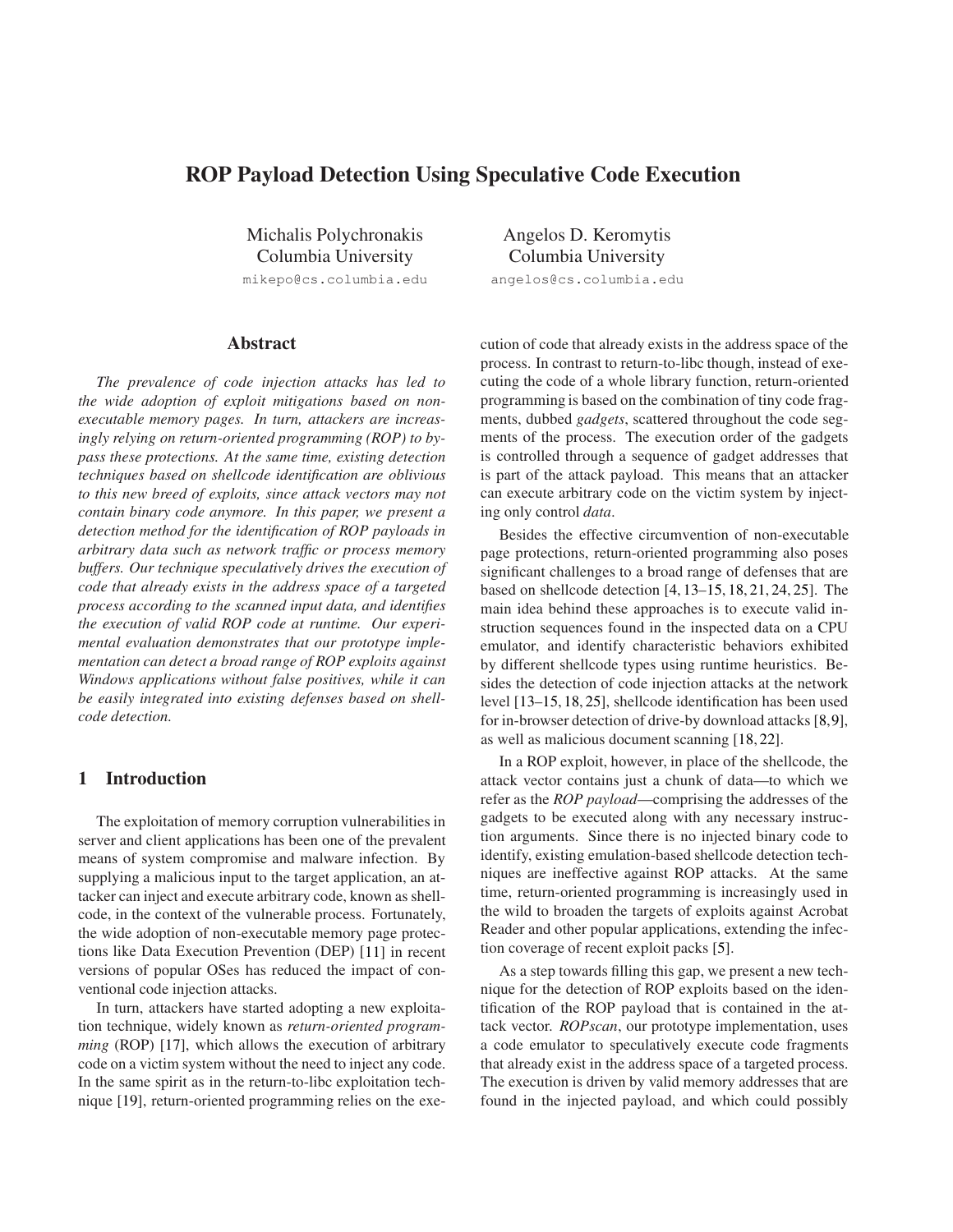point to the actual gadgets of a malicious ROP code. We have evaluated ROPscan using an array of publicly available ROP exploits against Windows applications, as well as with a vast amount of benign data. Our results show that ROPscan can accurately detect existing ROP exploits without false positives, while it achieves an order of magnitude higher throughput compared to Nemu [\[13,](#page-7-4) [14\]](#page-7-14), an existing shellcode detector with which ROPscan shares the code emulation engine.

Current exploits use ROP code only as a first step to bypass memory protections and to enable the execution of a second-level conventional shellcode, which is included in the same attack vector and thus can be identified by existing shellcode detectors. However, the embedded shellcode can easily be kept unexposed through a simple packing scheme, and get dynamically decrypted by a tiny ROP-based decryption routine, similarly to simple polymorphic shellcode engines. It has also been demonstrated that return-oriented programming can be used to execute arbitrary code [\[17\]](#page-7-1), and thus future exploits may rely solely on ROP-based malicious code.

In any case, the ability to identify the presence of ROP code can increase the detection accuracy of current defenses that rely only on shellcode detection. ROPscan can inspect arbitrary data, which allows its easy integration into existing detectors—we present two case studies in which we have used ROPscan as part of a network-level attack detector and a malicious PDF scanner.

## <span id="page-1-1"></span>**2 Background and Related Work**

The ability to identify the presence of shellcode in arbitrary data inputs, such as network traffic [\[12](#page-7-15)[–15,](#page-7-5)[18,](#page-7-6)[21,](#page-7-7)[23–](#page-7-16) [25\]](#page-7-9), process buffers [\[8,](#page-7-10)[9,](#page-7-11)[22\]](#page-7-12), or memory dumps [\[18\]](#page-7-6), offers an effective way to detect a broad range of code injection attacks. This alleviates the need to take into consideration the specifics of the exploitation method used, or the actual vulnerability being exploited—the mere presence of shellcode in a network request, a memory buffer, or a malicious file denotes suspicious activity.

Initial shellcode detection approaches used code disassembly on network streams to identify the NOP sled [\[21\]](#page-7-7) or the shellcode itself [\[12,](#page-7-15) [23\]](#page-7-16). Static code analysis though is not effective in the presence of code obfuscation or selfmodifying code, techniques that are widely used for shellcode packing and polymorphism. Dynamic code analysis using emulation can effectively handle even highly obfuscated code, and therefore has been used extensively for shellcode detection [\[4,](#page-7-3) [13](#page-7-4)[–15,](#page-7-5) [18,](#page-7-6) [24,](#page-7-8) [25\]](#page-7-9).

As ROP code has started replacing conventional shellcode in recent exploits, in this work we build on the concept of dynamic code analysis with the goal to detect the presence of ROP payloads in arbitrary inputs. Our prototype



<span id="page-1-0"></span>**Figure 1. Example of ROP code taken from an exploit against Adobe Reader (CVE-2010- 0188). The execution of the gadgets (right) is driven by the arrangement of gadget addresses and embedded data in the ROP payload (left). Arrows denote read accesses to payload data, and numbers correspond to the order of the executed instructions.**

system is based on Nemu [\[13,](#page-7-4) [14\]](#page-7-14), a shellcode detector that uses a CPU emulator to identify the execution behavior of various shellcode types using different runtime heuristics.

During execution, the shellcode may access data that already exist in the address space of the vulnerable process. To execute shellcode correctly, Nemu uses a fully-blown virtual memory subsystem that can be initialized with a snapshot of the complete address space of a real process. We take advantage of this feature to speculatively trigger the execution of gadgets that already exist in the executable memory segments of the vulnerable application we aim to protect, according to the ROP payload in the attack vector.

Each gadget of the ROP code transfers control to the next one through an indirect control transfer instruction—the final one in its sequence of "useful" instructions. The target addresses are read sequentially from the sequence of gadget addresses contained in the injected ROP payload, as shown in the example of Figure [1.](#page-1-0)

The gadgets usually end with a ret instruction—hence the name of the technique [\[17\]](#page-7-1)—although any other indirect jump instruction can be used [\[6\]](#page-7-17). The ret instruction is a perfect fit for transferring control to the next gadget because it actually performs two operations at once: sets the instruction pointer (EIP) to the address contained in the memory location pointed to by the stack pointer (esp), and increments the stack pointer by four bytes (assuming an address size of 32 bits). This allows esp to be used as an "index" register for transferring control to the desired gadget according to the list of addresses in the ROP payload.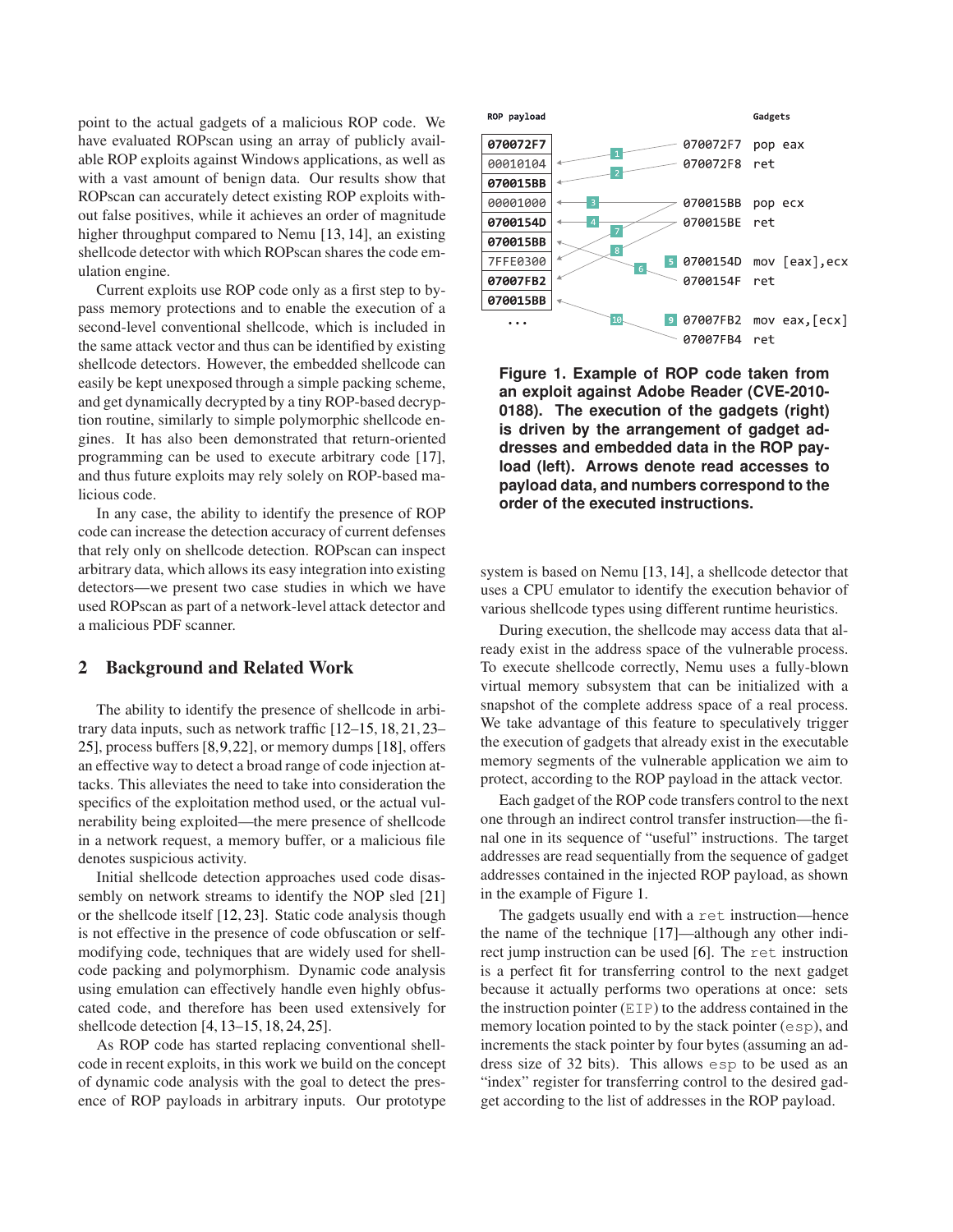## **3 Approach**

Our goal is to identify the presence of a ROP payload in arbitrary data, such as network traffic streams or process memory buffers. Each input is simply treated as a sequence of bytes, without any knowledge about the actual type or structure of the data. Consequently, if an input actually contains a ROP payload, its location is initially unknown. ROPscan searches the whole input to identify sequences of valid addresses that, when treated as a ROP payload, yield an actual execution path that spans several gadgets.

## 3.1 Setting up the Environment

To execute the sequence of gadgets used in an exploit, ROPscan should have access to the executable memory segments of the targeted process in which the gadgets reside. For this reason, the virtual address space of the emulator is initialized with a snapshot of the process memory from a real instance of each application we aim to protect. Multiple address spaces can coexist at the same time by maintaining a set of different page tables. This is useful in case an input needs to be checked in the context of more than one vulnerable processes.

Consider for example the case of a PDF file scanner, as the one described in Section [5.2.](#page-6-0) Different versions of Acrobat Reader may have the same DLL mapped into different addresses, and more than likely there will be differences in the actual code of some segments. The construction of ROP code is based on a particular static memory layout of the targeted application, and even a slight variation in one of the gadgets may break its execution. Exploits also may load on demand DLLs or executable components that are not loaded by default by the application. It is thus desirable to be able to check the same buffer for ROP payloads that would be valid in the context of different versions of Acrobat Reader, i.e., different memory layouts. Besides different versions of the same application, in other settings, such as the networklevel detector described in Section [5.1,](#page-6-1) an input may also be inspected in the context of several different applications.

### <span id="page-2-0"></span>3.2 Speculative Execution

A working ROP exploit should contain a sequence of valid memory addresses in its ROP payload, each pointing to an actual gadget in the executable address space of the targeted process. A key characteristic of ROP code is that it relies on gadgets that exist in the non-ASLR code segments of the process, which remain static across different process instances or system configurations.

These segments are often a small subset of all allocated pages, which in turn are a subset of the whole virtual address space of a process (2GB for the default configurations of 32-bit Windows). We collectively refer to all the nonvolatile memory segments of a process that have execute permission as its *gadget space*.

For randomized processes, the gadget space is even smaller, usually comprising the code segments of just a few non-ASLR DLLs. For the application and OS combinations we tested, the gadget space ranges from 28KB to just 17.71MB, as shown in Table [1.](#page-6-2) This means that the probability of an arbitrary address to fall within the gadget space is significantly low. Note that for 64-bit systems, this probability is even smaller due to the massive size of the available address space. In this work, we focus on 32-bit processes, since even in 64-bit versions of Windows the most commonly exploited applications are still 32-bit.

Based on the above observation, the first step of the detection algorithm is to identify potential gadget addresses within the scanned input. This is achieved by advancing a 4-byte sliding window one byte at a time, and checking whether the 32-bit address that corresponds to the current location of the window falls within the gadget space of any of the protected applications. In the common case, a random address will fall either into an unmapped or nonexecutable memory page, or in the kernel address space (upper 2GB of the total 4GB), as shown in Figure [2\(](#page-3-0)a). Address 0072F741 is not mapped, and the sliding window advances to the next byte of the input.

If the address falls into the gadget space of a process, then this may denote the beginning of a ROP payload. In that case, ROPscan assumes that the address corresponds to the first gadget of the ROP code, and speculatively starts executing the code that exists at that address. Figure [2\(](#page-3-0)b) illustrates the moment at which the sliding window reaches the first gadget address of the payload shown in the example of Figure [1.](#page-1-0) The address falls into the gadget space of the process (specifically, in the code segment of Adobe Reader's BIB.dll, which is the sole source of the gadgets used in this particular exploit), so EIP is loaded with address 070072F7 (the bytes of which are in reverse order in the payload due to endianness).

As discussed in Section [2,](#page-1-1) for the proper execution of the ROP code, the attacker needs to control both the EIP and esp registers. The latter is crucial for the correct transfer of control to the second gadget after the first one has completed. For this reason, before the beginning of a new execution, the esp register is set to point right *after* the four bytes of the first gadget's address in the input buffer, as shown in Figure [2\(](#page-3-0)b). This corresponds to the state of the vulnerable process right after the flow of control has been hijacked, and is usually the outcome of a stack pivot instruction sequence [\[10,](#page-7-18) [26\]](#page-7-19) (for exploits in which the stack pointer does not happen to point right at the beginning of the ROP payload).

In this example, the first gadget pops the next 4-byte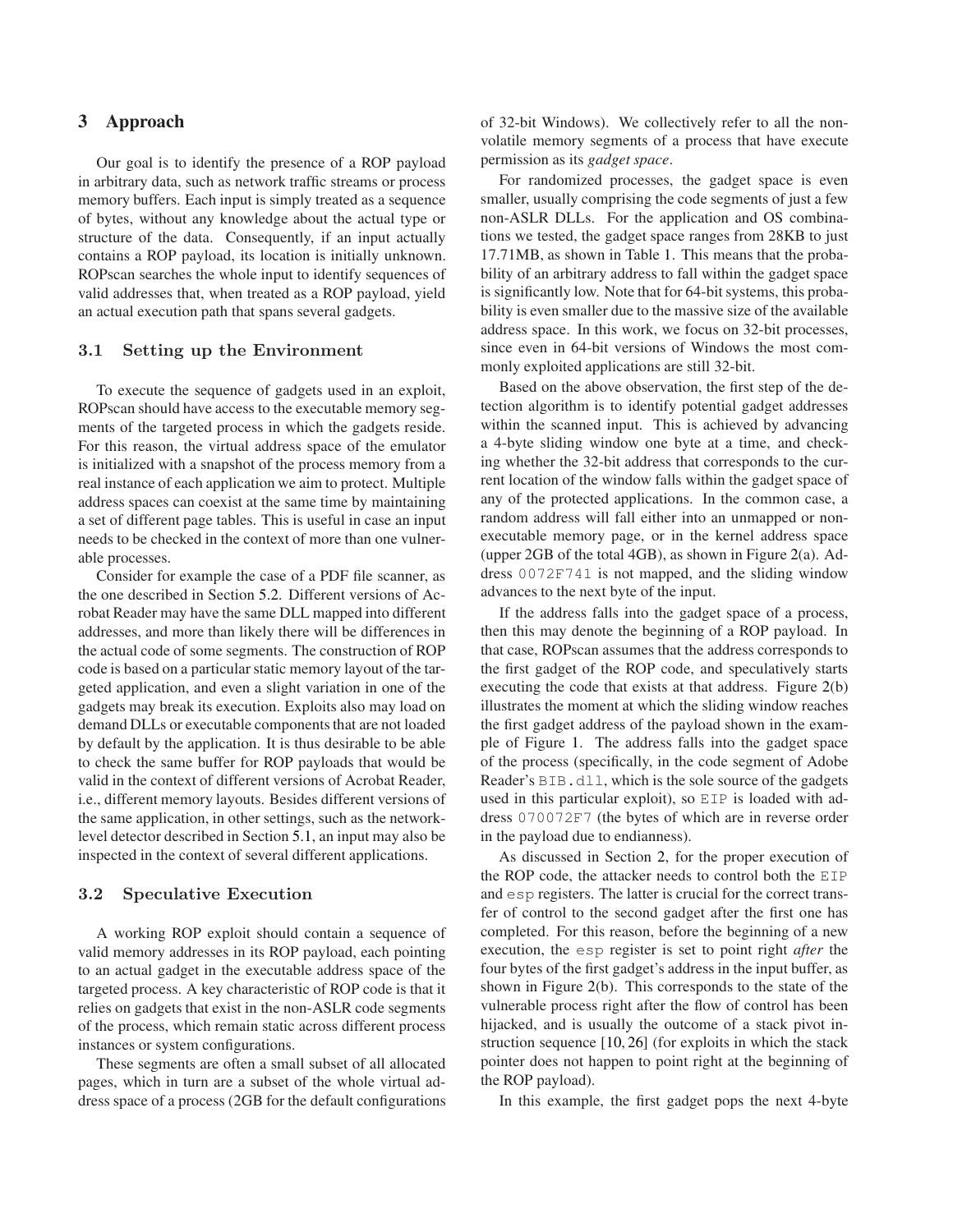

<span id="page-3-0"></span>**Figure 2. Overview of the scanning process. If the 4-byte value at the current position does not correspond to a mapped executable memory page, the sliding window advances one byte (a). When a valid address is found,** EIP **and** esp **are initialized appropriately and a new execution begins (b).**

value from the ROP payload into eax, and transfers control to the next gadget through the ret instruction. The execution continues normally as long as each gadget manipulates the stack pointer correctly, and may terminate for one of the following reasons: i) a gadget transfers control to an invalid address, ii) the emulator encounters an invalid or privileged instruction, iii) the number of executed instructions in the current gadget reaches a certain threshold, or iv) the total number of executed instructions reaches an overall execution threshold.

The second condition is possible due to the variablelength instruction set of the x86 architecture. For example, a random address in a benign input may fall into the middle of an actual instruction in one of the code segments. That byte may correspond to the opcode of a privileged instruction that only the kernel is allowed to execute.

The third condition helps distinguishing between random code and actual ROP code. The typical size of the gadgets used in Turing-complete implementations [\[6,](#page-7-17) [17\]](#page-7-1), as well as in the exploits we tested, ranges between 2–5 instructions, while the largest number of executed instructions in a single gadget that we observed is 10 instructions (EDB-ID 16619 in Table [1\)](#page-6-2). We have conservatively set a gadget threshold of 32 instructions.

The final execution threshold ensures that the execution will stop in case the flow of control has been "trapped" into a loop or an overly long straight-through code path. Although the largest number of executed instructions in the ROP exploits we have encountered so far is less than 500, we have set a conservative threshold of 4096 instructions.

## 3.3 Runtime Detection

It is common for a totally benign input to contain one or more 4-byte values that fall within the gadget space, and which consequently point to valid instruction sequences. Depending on their arrangement in the input buffer and the

final instruction of each sequence, a benign input may result in an execution chain of "accidental" gadgets that exhibits a ROP-like behavior. For the accurate detection of real ROP payloads, we need to be able to distinguish between the accidental execution of random instruction sequences and the actual execution of real gadgets. This is achieved using a runtime heuristic that precisely matches the execution behavior of ROP code.

We observe that the transfer of control to a subsequent gadget is always achieved through an indirect branch instruction, and its control data is always derived from the injected ROP payload. That is, the branch instruction itself (in case of ret, as shown in Figure [1\)](#page-1-0), or some previously executed instruction in the same gadget (in case of indirect jmp or call), *reads* the destination address from the ROP payload. For example, gadgets that end with a non-ret in-struction [\[6\]](#page-7-17) use a sequence like pop eax;  $\gamma$  imp eax; to first read the destination address from the payload and then jump to it. Therefore, we consider that the execution of an instruction sequence corresponds to an actual gadget if it *ends with an indirect control transfer instruction that uses control data derived from the original input buffer.*[1](#page-3-1)

During the execution of an instruction sequence, if a  $\pm$ mp eax instruction transfers control to another valid location in the gadget space, but the value of eax has not been loaded from the input buffer, then this sequence is clearly not a gadget. Similarly, consider a relative call instruction that transfers control a few bytes further from the current location of EIP, followed at some point by a ret instruction. In this case, ret does not denote the end of a gadget although it reads an address from the payload and jumps to it, because the value read is not the original value that ex-

<span id="page-3-1"></span><sup>&</sup>lt;sup>1</sup>In case a dispatcher gadget is used [\[6\]](#page-7-17), gadgets first transfer control to it using a previously initialized register. Only the dispatcher gadget reads the next destination address from the payload and jumps to it. This does not pose any problem to our definition of a gadget's execution because the dispatcher gadget will be considered as part of the previous gadget.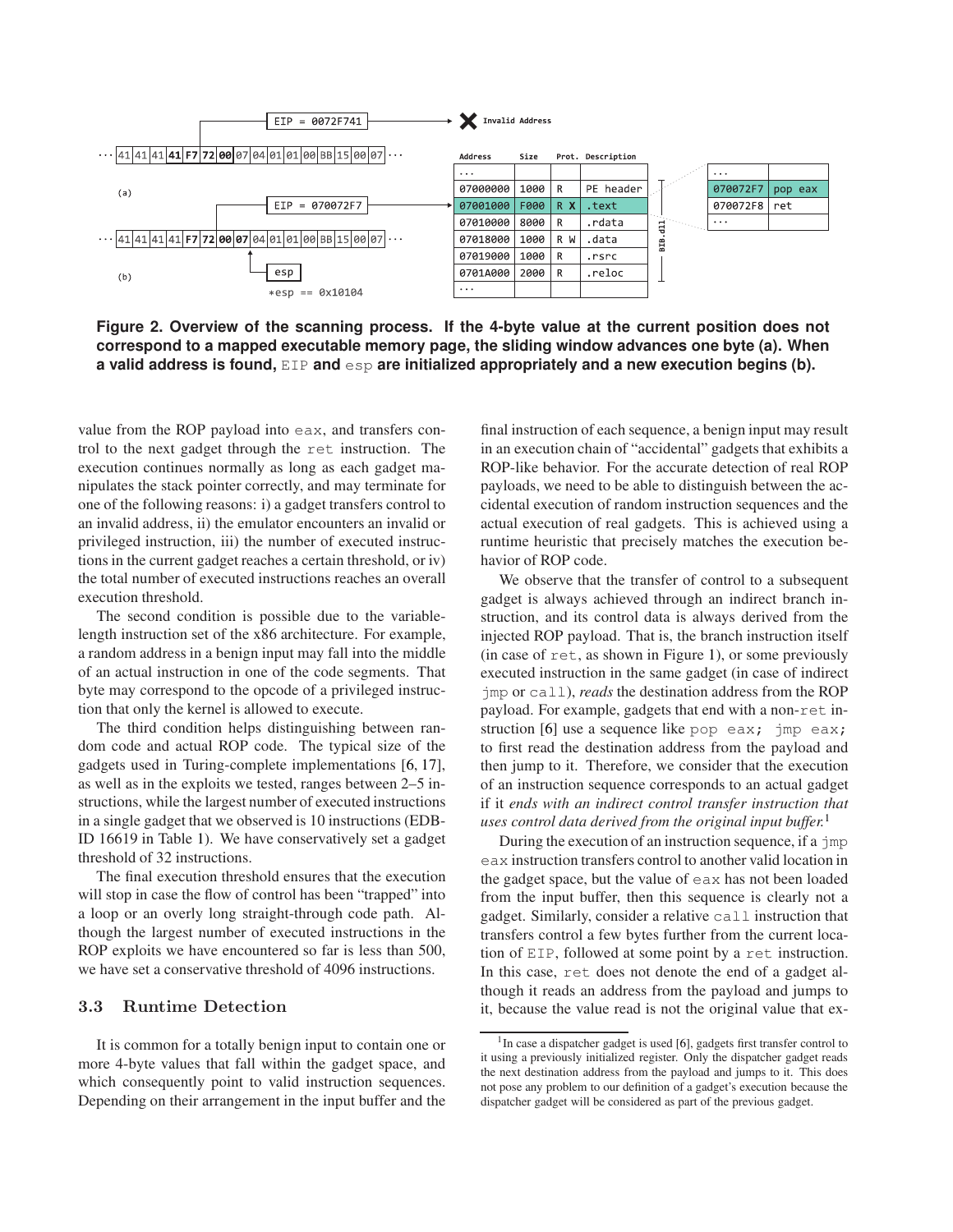isted at that location of the input buffer, but the return address pushed at runtime by the call instruction (each execution starts with a "clean" version of the original buffer using copy-on-write).

The above definition captures an essential property of the execution behavior of a gadget, which is rarely encountered during the execution of random code. Indeed, although it is very common for a benign input to contain addresses that correspond to random gadget-like instruction sequences, it is much less probable that one of these sequences will happen to *read* another valid destination address from the original input *and transfer* control to it—but sometimes, this may happen as well.

Fortunately, the ROP code of an exploit will rely on a set of several different gadgets, and there should be an uninterrupted flow of control from one to the other. Given that the same gadget can be executed several times (e.g., the second gadget at address 070015BB in Figure [1\)](#page-1-0) our detection heuristic is based on the number of *unique* gadgets that are encountered during the same execution chain. Although it is possible that a benign input will result to the execution of a few consecutive gadgets, setting a higher *detection threshold* provides for a robust detection heuristic that precisely captures the runtime behavior of ROP code. In the following section, we discuss how we can set this threshold so as to accurately detect existing ROP exploits, while practically eliminating the possibility of false positives.

### **4 Experimental Evaluation**

We begin our evaluation by focusing on the resilience of the detection heuristic against false positives through stresstesting with benign data. We then test the detection effectiveness of ROPscan using existing ROP payloads, and finally discuss runtime performance and optimization issues.

#### <span id="page-4-1"></span>4.1 Tuning the Detection Threshold

To assess the accuracy of ROPscan's detection heuristic, we tested our prototype implementation using a large and diverse set of benign data. Our aim is to verify the intuition that the execution patterns of the random code that can be triggered by valid addresses—which unavoidably occur in benign inputs—will not match the runtime behavior of the ROP code used in current exploits. This is crucial for ensuring that benign data are not falsely identified as containing a ROP payload.

The test inputs consist of randomly generated data, as well as real benign data. Specifically, we used a simple program that continuously generates inputs of varying size between 4–16KB with uniformly random binary and ASCII content. The data were fed directly to ROPscan, which inspected 100 million inputs of each type, totalling



<span id="page-4-0"></span>**Figure 3. Percentage of benign inputs with a given maximum number of unique gadgets in the same execution chain.**

about 1.86TB of data. We also used traces of real network traffic captured at the access link of two production networks. The data set consists of about 7 million reassembled TCP streams with a maximum size of 64KB, totalling more than 196GB. Finally, we analyzed 923 benign PDF files with embedded JavaScript code using MDscan [\[22\]](#page-7-12), and dumped the contents of the memory buffers allocated by the JavaScript interpreter that had a size larger than 128 bytes.

For each input, we measure the maximum number of *unique* gadgets that happen to be executed as part of a single execution chain, according to the runtime pattern definition discussed in the previous section. To stress the detection algorithm, the emulator has been initialized with snapshots of multiple processes, which correspond to the applications listed in Table [1.](#page-6-2) This slightly increases the probability that a random address will fall into the combined gadget space of all processes.

Figure [3](#page-4-0) shows the percentage of inputs with a given maximum number of unique gadgets in the same execution. For all kinds of data, about 7–10% of the inputs cause the execution of a single gadget. As discussed, a random instruction sequence is considered as a gadget only if it ends with an indirect branch with control data derived from the payload. Of course, the vast majority of the inputs trigger many other execution chains, but most of the time these do not end with a valid indirect branch, or are terminated due to the execution thresholds. The percentage of inputs with two gadgets ranges from 0.02% for memory buffers to 2.7% for random binary data, while an extremely small amount of inputs resulted to the execution of three gadgets.

In these experiments, as well as previous preliminary tests, we never observed a benign input with more than three unique gadgets. This means that, for the data sets we have used so far, setting a detection threshold of four gadgets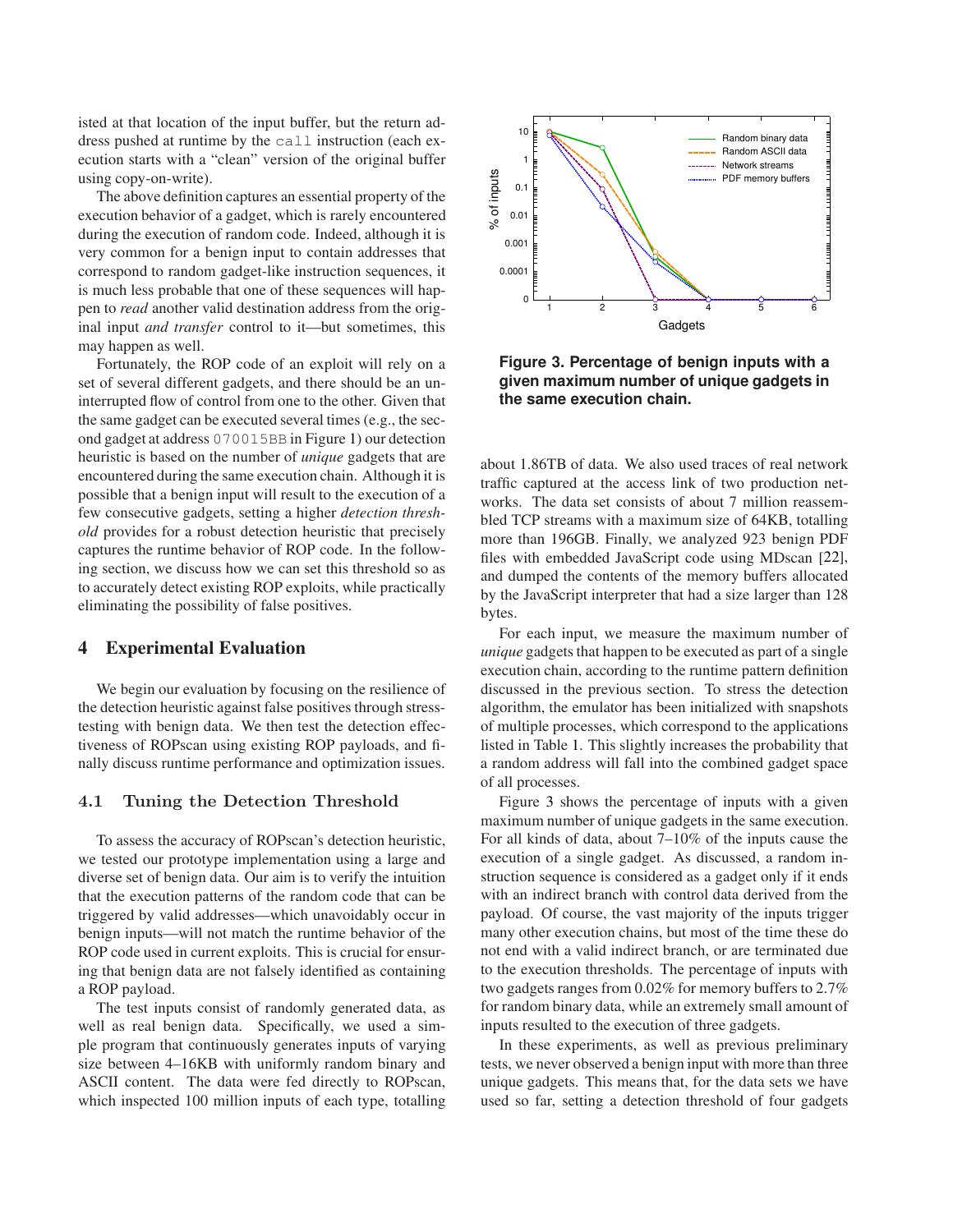will never result in a false positive. Although we can never rule out the possibility of a false identification in another set of data or an actual long-term deployment, it is possible to raise the detection threshold even higher in order to increase the robustness or ROPscan against false alarms. Based on the results of the analysis of real ROP exploits that follows, the minimum number of unique gadgets used in the publicly available exploits we tested is eight, which allows for an execution threshold of up to eight gadgets.

We should note that there are several ways in which the detection heuristic could be strengthened even further in terms of accuracy. For instance, by manually analyzing the instructions of the instances with three unique gadgets, we observed that more than two thirds of them were due to three identical (but located in different addresses, and thus unique) single-instruction gadgets, each consisting solely of a ret instruction. Single-instruction gadgets alone cannot achieve anything useful other than advancing the stack pointer, so we could strengthen the heuristic by requiring the execution of a certain amount of gadgets with at least two or more instructions.

Furthermore, the current allowable maximum gadget length of 32 instructions is a quite conservative value, as discussed in Section [3.2,](#page-2-0) and could be lowered. About one third of the random gadgets in the tested benign inputs were overly long, between 16–32 instructions, and their execution could have been avoided by setting a lower maximum gadget length.

### 4.2 Detection Effectiveness

We evaluated the detection effectiveness of ROPscan using a set of eight publicly available ROP exploits against Windows applications. All exploits use a first-stage ROP code to bypass DEP and execute an embedded secondstage shellcode. Details about the exploits are listed in Table [1.](#page-6-2) The exploits are available through the Exploit Database [\[2\]](#page-7-20) using the corresponding EDB-ID, and most of them are also included in Metasploit [\[3\]](#page-7-21). We also used four generic ROP payload implementations for bypassing Windows DEP [\[1,](#page-7-22) [7\]](#page-7-23). Two of them are based on gadgets from msvcr71.dll, a DLL that is included in (and remains static across) many popular applications [\[1\]](#page-7-22).

For each exploit, we isolated the attack vector that contains the ROP payload, and fed it to ROP scan, which in all cases identified the beginning of the payload correctly. The last two columns in the table correspond to the total number of executed gadgets and the number of unique gadgets, respectively. When considering the detection heuristic used in ROPscan, in the worst case, one of the exploits against Adobe Reader uses just eight gadgets for its ROP code. When combined with the results of Section [4.1,](#page-4-1) this gives us a range of possible values for the detection threshold between 4–8 gadgets. A median value of six gadgets strikes a good balance between increased resilience to false positives, and the ability to detect even smaller ROP code implementations.

Note that in these exploits ROP code is used only to circumvent DEP, and the actual malicious functionality is carried out by conventional shellcode. A fully-blown ROPbased implementation of the same functionality or the addition of a decryption routine would probably require a larger number of gadgets.

## 4.3 Runtime Performance and Optimizations

The most CPU-intensive operation in ROPscan is the emulated execution of the code that is triggered whenever a new address from the input falls within the gadget space. Fortunately, the total size of the gadget space even when multiple process images are used is usually just a few tens of megabytes, as shown in Table [1,](#page-6-2) which is a fraction of the 4GB of addressable space using a 32-bit address.

Even whenever an execution chain is spawned, it usually ends very soon, as the occurrence of long valid instruction sequences is quite rare. This allows ROPscan to achieve a high raw processing throughput, despite the reliance on CPU-intensive interpretive emulation, which in our experiments exceeded 120Mbit/s on average. This allows it to be easily used in tandem with the legacy shellcode detection heuristics of Nemu, which achieve about an order of magnitude lower throughput [\[13\]](#page-7-4).

Implementing the detection algorithm of ROPscan in a shellcode detection system like ShellOS [\[18\]](#page-7-6), which executes the inspected code using native execution through virtualization, would allow for a much higher processing throughput. Additionally, there is room for further performance optimizations in the detection approach itself. For instance, not all addresses in the gadget space correspond to actual gadgets. In fact, usually just a fraction of them point to useful instruction sequences. Assuming a given maximum gadget length, potential valid gadget addresses can be pre-marked in the address space of the emulator, e.g., with the aid of a gadget discovery tool [\[17,](#page-7-1) [20\]](#page-7-24). Then, instead of blindly attempting an execution whenever an address from the input happens to fall anywhere within the gadget space, ROPscan will consider for execution only the addresses that point to actual pre-marked gadgets, reducing significantly the cycles spent on code emulation.

### **5 Use Cases**

The main detection engine of ROPscan can inspect and identify the presence of ROP payloads in arbitrary inputs.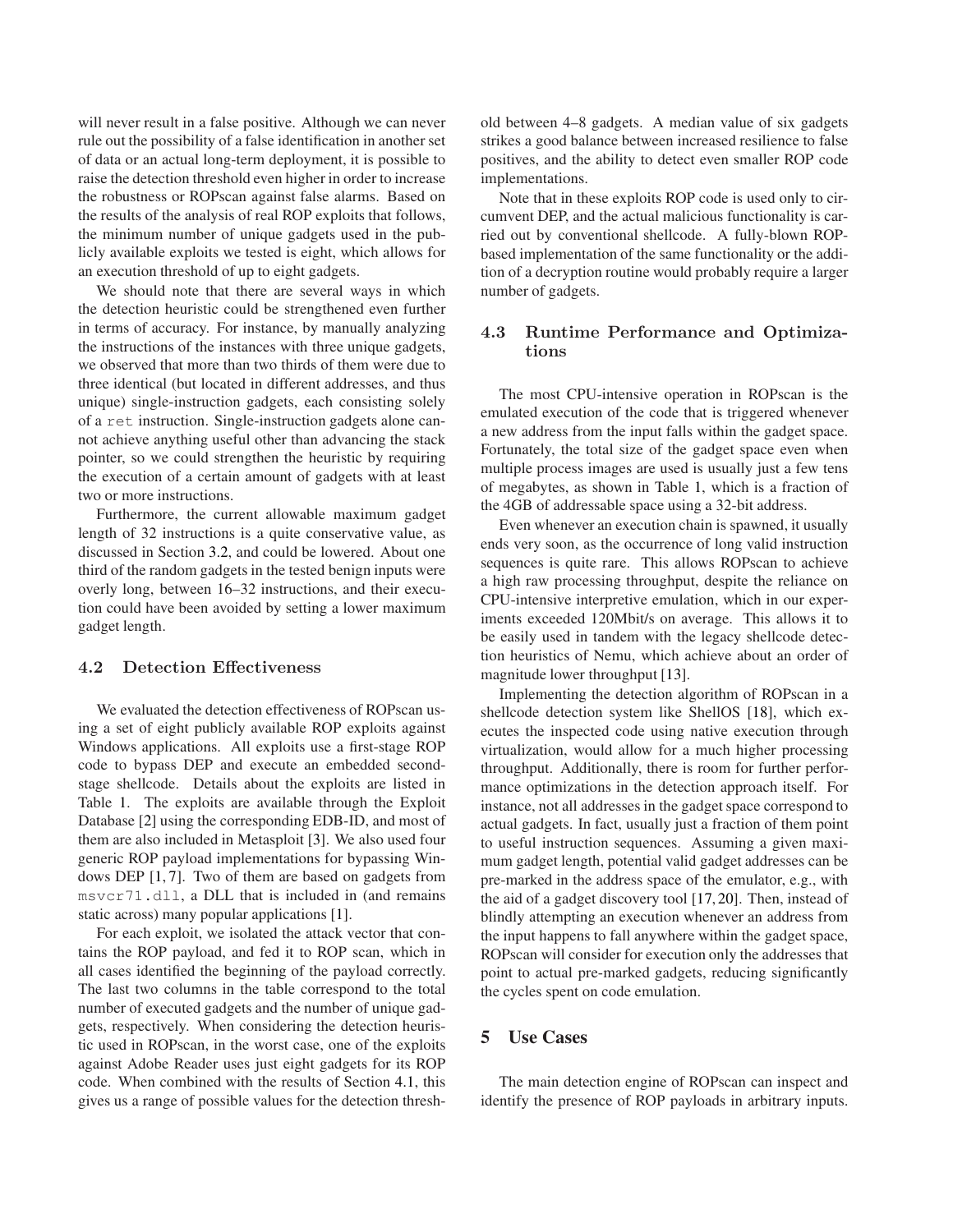| Exploit/Payload           | <b>CVE</b>               | EDB-ID                                | Tested<br>Platform | Gadget<br>Space | Executed<br>Gadgets | Unique<br>Gadgets |
|---------------------------|--------------------------|---------------------------------------|--------------------|-----------------|---------------------|-------------------|
| Adobe Reader v9.3.0       | 2010-0188                | 16670                                 | Windows XP SP3     | 17.7MB          | 47                  | 8                 |
| Adobe Reader v9.3.0       | 2010-1297                | 16687                                 | Windows XP SP3     | 17.7MB          | 60                  | 12                |
| Adobe Reader v9.3.4       | 2010-2883                | 16619                                 | Windows 7 SP1      | 864KB           | 33                  | 10                |
| Adobe Reader v9.3.4       | $2010 - 3654$            | 16667                                 | Windows XP SP3     | 17.7MB          | 60                  | 12                |
| Winamp v5.572             | $\qquad \qquad$          | 14068                                 | Windows 7 SP1      | 5.7MB           | 126                 | 21                |
| Integard Pro v2.2.0       | $\overline{\phantom{a}}$ | 15016                                 | Windows 7 SP1      | 72.4KB          | 165                 | 16                |
| Mplayer Lite r33064       | $\qquad \qquad -$        | 17124                                 | Windows 7 SP1      | 6.4MB           | 179                 | 16                |
| All to MP3 Converter v2.0 | $\overline{\phantom{m}}$ | 17252                                 | Windows XP SP3     | 9.4MB           | 388                 | 16                |
| $msvcr71$ .dll $[1]$      |                          | $\hspace{1.0cm} \rule{1.5cm}{0.15cm}$ | Windows 7 SP1      | 228KB           | 11                  | 9                 |
| msvcr71. d11 [7]          |                          | -                                     | Windows 7 SP1      | 228KB           | 12.                 | 11                |
| mscorie.dll [1]           |                          | $\overline{\phantom{a}}$              | Windows 7 SP1      | 28KB            | 9                   | 9                 |
| mfc71u.d11 [7]            |                          | $\hspace{1.0cm} \rule{1.5cm}{0.15cm}$ | Windows 7 SP1      | 872KB           | 15                  | 10                |

<span id="page-6-2"></span>**Table 1. Details of the tested ROP exploits [\[2,](#page-7-20)[3\]](#page-7-21) and generic ROP payloads [\[1,](#page-7-22)[7\]](#page-7-23).**

This allows it to be used in a broad range of attack detection and analysis systems. In this section, we discuss two different settings in which we have used ROPscan to detect network-level attacks and malicious documents. We expect that ROPscan will be easy to incorporate in other shellcode detectors as well [\[4,](#page-7-3) [18,](#page-7-6) [24\]](#page-7-8).

## <span id="page-6-1"></span>5.1 Network-level Detection

Shellcode identification has been widely used for code injection attack detection at the network level [\[13](#page-7-4)[–15,](#page-7-5) [18,](#page-7-6) [25\]](#page-7-9). The ability to identify ROP payloads can extend the range of attacks that these systems can detect, especially for next-generation attacks that may rely on ROP-only implementations of their malicious code.

ROPscan has been implemented on top of the detection engine of Nemu [\[13,](#page-7-4)[14\]](#page-7-14), which already has a network-level detection component based on passive network monitoring. In this setting, ROPscan can detect ROP payloads in the raw network data that are transmitted through a TCP stream. For instance, the attack vector of the exploit against Integard Pro (a filtering proxy server) is just a POST request to the web interface of the application that triggers a buffer overflow. Similarly, the exploits against the media player applications in Table [1](#page-6-2) are based on malicious media files that take control of the application when opened. The ROP payload is contained in the raw data of the file, which can easily be transmitted to potential victims over the network.

For all above exploits, ROPscan was able to detect the ROP payload by scanning the attack traffic. Actually, each input is inspected twice, since Nemu also applies its runtime shellcode detection heuristics, which are based on the execution of network data itself. Shellcode detection using emulation is much more CPU-intensive compared to ROP payload detection, and thus the additional overhead due to ROPscan is negligible.

#### <span id="page-6-0"></span>5.2 PDF Scanning

Return-oriented programming has been widely used in exploits against Adobe Reader, which has full DEP support since version 9.2.0. As shown in Table [1,](#page-6-2) one version can be successfully exploited even in Windows 7, since a few third-party DLLs do not support ASLR.

We incorporated ROPscan in MDScan [\[22\]](#page-7-12), a malicious PDF scanner based on shellcode detection. MDScan extracts any JavaScript code contained in the scanned document and executes it on a JavaScript emulator. Most of the exploits against Adobe Reader use JavaScript code to trigger a memory corruption vulnerability and execute the embedded code. MDScan inspects each newly allocated memory buffer in the context of the JavaScript interpreter for the presence of shellcode. As with in the case of the networklevel detector, with the addition of ROPscan each buffer is also scanned for the presence of ROP payloads.

We generated malicious PDFs of all four Adobe Reader exploits using Metasploit [\[3\]](#page-7-21). From these exploits, only CVE-2010-0188 does not rely on JavaScript, and thus its malicious payload is not exposed to MDScan. The ROP code of all three other exploits was successfully detected. Our preliminary tests with actual in-the-wild malicious PDFs have also been positive.

MDScan inspects only JavaScript buffers, which limits its detection capabilities against malicious PDFs that do not rely on JavaScript code. However, ROPscan can easily be used in other types of detectors that either scan *all* memory buffers of a process at runtime using library interposition [\[16\]](#page-7-25), or scan raw dumps of specific memory areas [\[18\]](#page-7-6).

## **6 Conclusion**

Attackers always seek new ways to evade detection systems and bypass protection mechanisms. Return-oriented